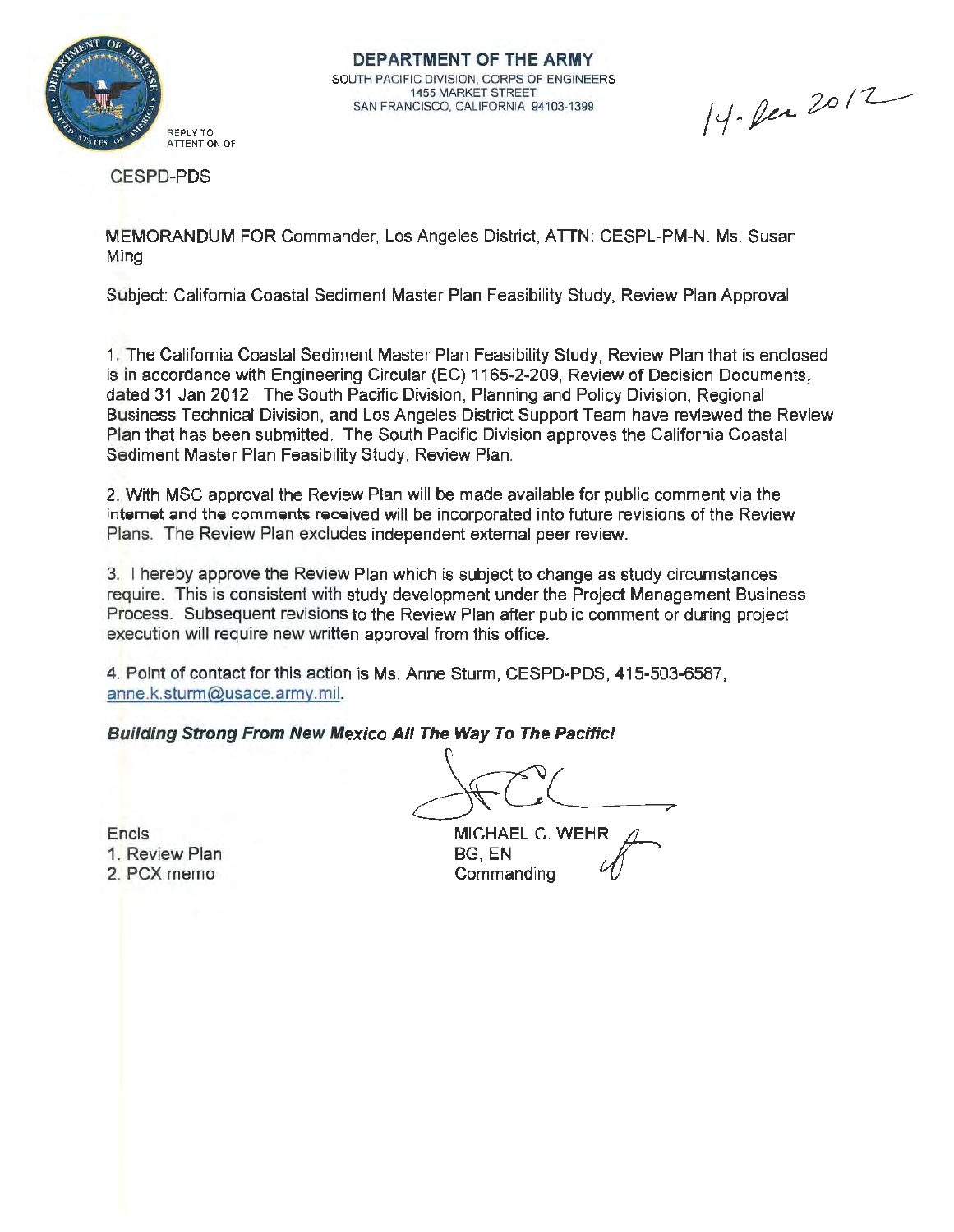## REVIEW PLAN

# California Coastal Sediment Master Plan Feasibility Study

U.S. Army Corps of Engineers Los Angeles District

## November 2012

MSC Approval Date: Pending Last Revision Date: None



US Army Corps of Engineers (B)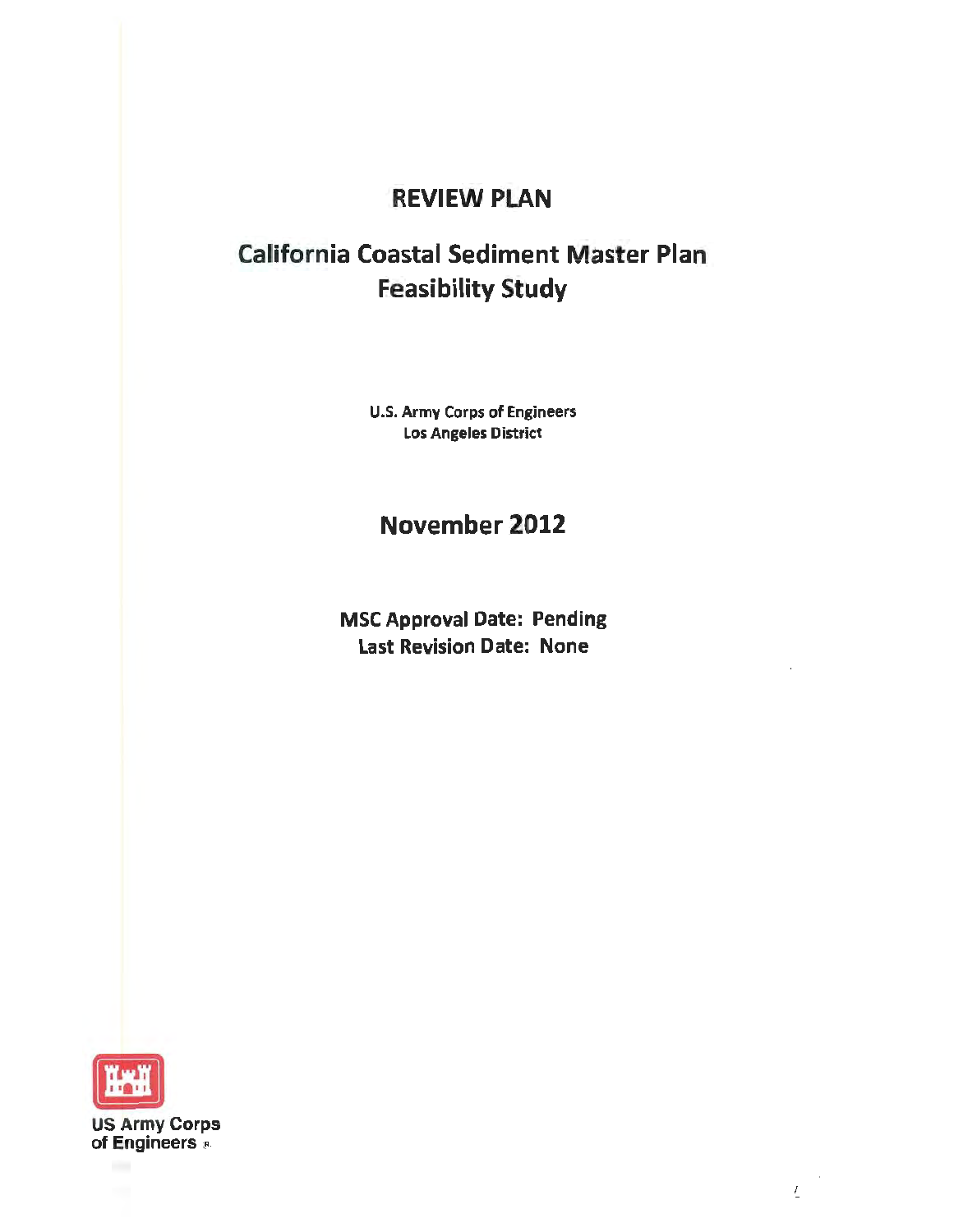## **REVIEW PLAN**

 $\sim$ 

## California Coastal Sediment Master Plan **Feasibility Study**

#### **TABLE OF CONTENTS**

| 1.  |                                                                          |  |
|-----|--------------------------------------------------------------------------|--|
| 2.  |                                                                          |  |
| З.  |                                                                          |  |
| 4.  |                                                                          |  |
| 5.  |                                                                          |  |
| 6.  |                                                                          |  |
| 7.  |                                                                          |  |
| 8.  | COST ENGINEERING DIRECTORY OF EXPERTISE (DX) REVIEW AND CERTIFICATION 10 |  |
| 9.  |                                                                          |  |
| 10. |                                                                          |  |
| 11. |                                                                          |  |
| 12. |                                                                          |  |
| 13. |                                                                          |  |
|     |                                                                          |  |
|     |                                                                          |  |
|     |                                                                          |  |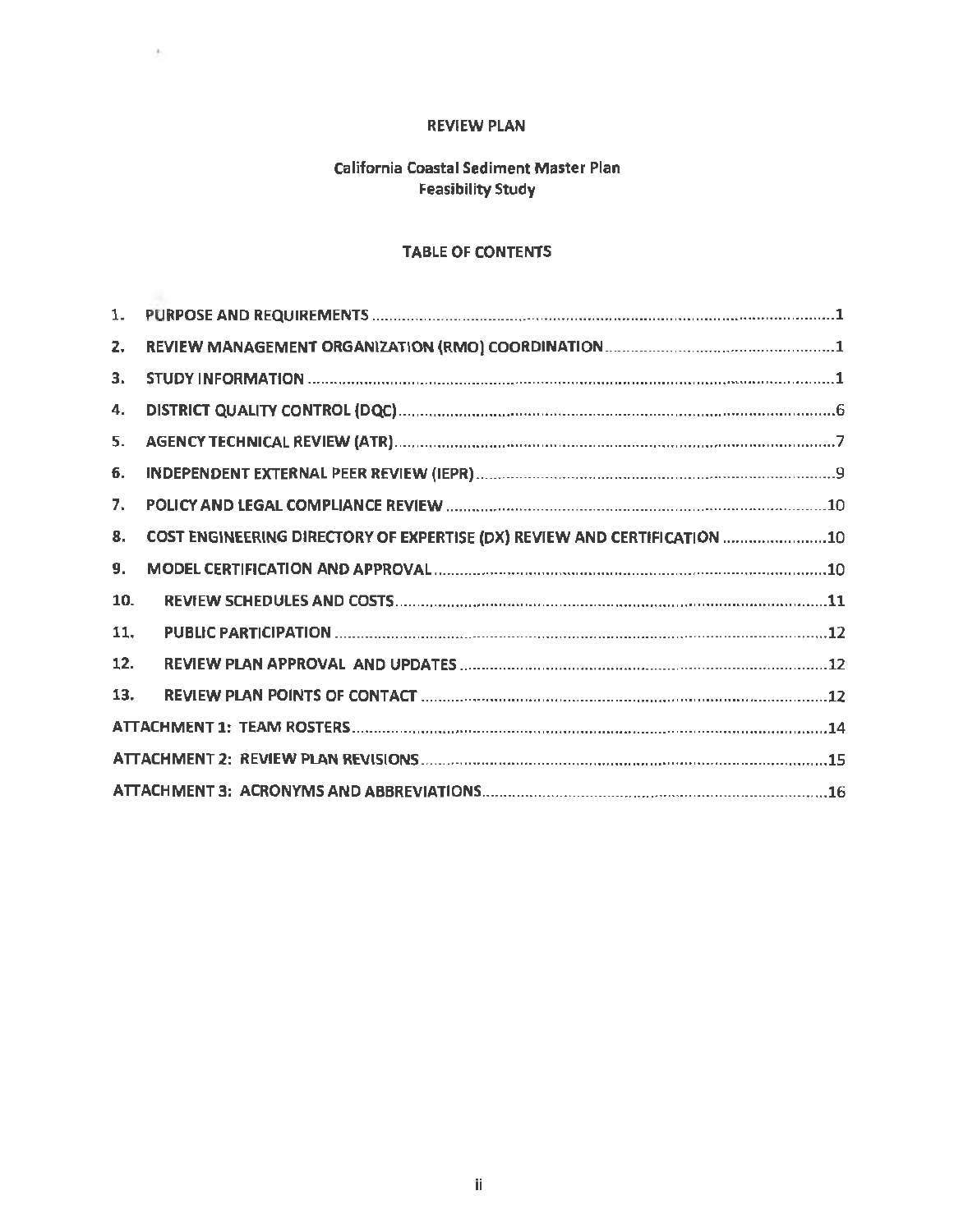## **1. PURPOSE AND REQUIREMENTS**

**a. Purpose.** This Review Plan defines the scope and level of peer review for the California Coastal Sediment Master Plan Feasibility Study, in accordance with Engineering Circular 1165-2-209, Water Resources Policies and Authorities: Civil Works Review Policy (31 January 2010). This Review Plan is a stand-alone component of the California Coastal Sediment Master Plan Feasibility Study Project Management Plan (PMP), which was last updated in August 2005.

#### **b. References**

- (1) Engineering Circular (EC) 1165-2-209, Civil Works Review Policy, 31 Jan 2010
- (2) EC 1105-2-412, Assuring Quality of Planning Models, 31 Mar 2011
- (3) Engineering Regulation (ER) 1110-1-12, Quality Management, 30 Sep 2006
- (4) ER 1105-2-100, Planning Guidance Notebook, Appendix H, Policy Compliance Review and Approval of Decision Documents, Amendment #1, 20 Nov 2007
- (5) California Sediment Master Plan Project Management Plan, August 2005
- (6) South Pacific Division Quality Management Plan (CESPD R) 1110-1-8, 30 Dec 2002
- **c. Requirements.** This review plan was developed in accordance with EC 1165-2-209, which establishes an accountable, comprehensive, life-cycle review strategy for Civil Works products by providing a seamless process for review of all Civil Works projects from initial planning through design, construction, and operation, maintenance, repair, replacement and rehabilitation (OMRR&R). The EC outlines four general levels of review: District Quality Control/Quality Assurance (DQC), Agency Technical Review (ATR), Independent External Peer Review (IEPR), and Policy and legal Compliance Review. In addition to these levels of review, decision documents are subject to cost engineering review and certification (per EC 1165-2-209) and planning model certification/approval (per EC 1105-2-412).

#### **2. REVIEW MANAGEMENT ORGANIZATION (RMO) COORDINATION**

The RMO is responsible for managing the overall peer review effort described in this Review Plan. The RMO for decision documents is typically either a Planning Center of Expertise (PCX) or the Risk Management Center (RMC), depending on the primary purpose of the decision document. However, the RMO for the peer review effort described in this Review Plan is the South Pacific Division (SPD), as ATR and IEPR are not needed. The Coastal Storm Damage Reduction Planning Center of Expertise (PCX-CSDR) will provide support as needed.

The RMO will coordinate with the Cost Engineering Directory of Expertise (DX) to ensure the appropriate expertise is included on the review teams to assess the adequacy of cost estimates, construction schedules and contingencies.

## **3. STUDY INFORMATION**

**a. Decision Document.** The purpose of the California Coastal Sediment Master Plan is to provide framework for storm damage reduction, environmental restoration, navigation, recreation, and related purposes along the California coast. The Master Plan will consolidate information on the historic, present, and project future conditions related to coastal resources along the California coast; develop and analyze coastal processes; and provide a framework for the State of California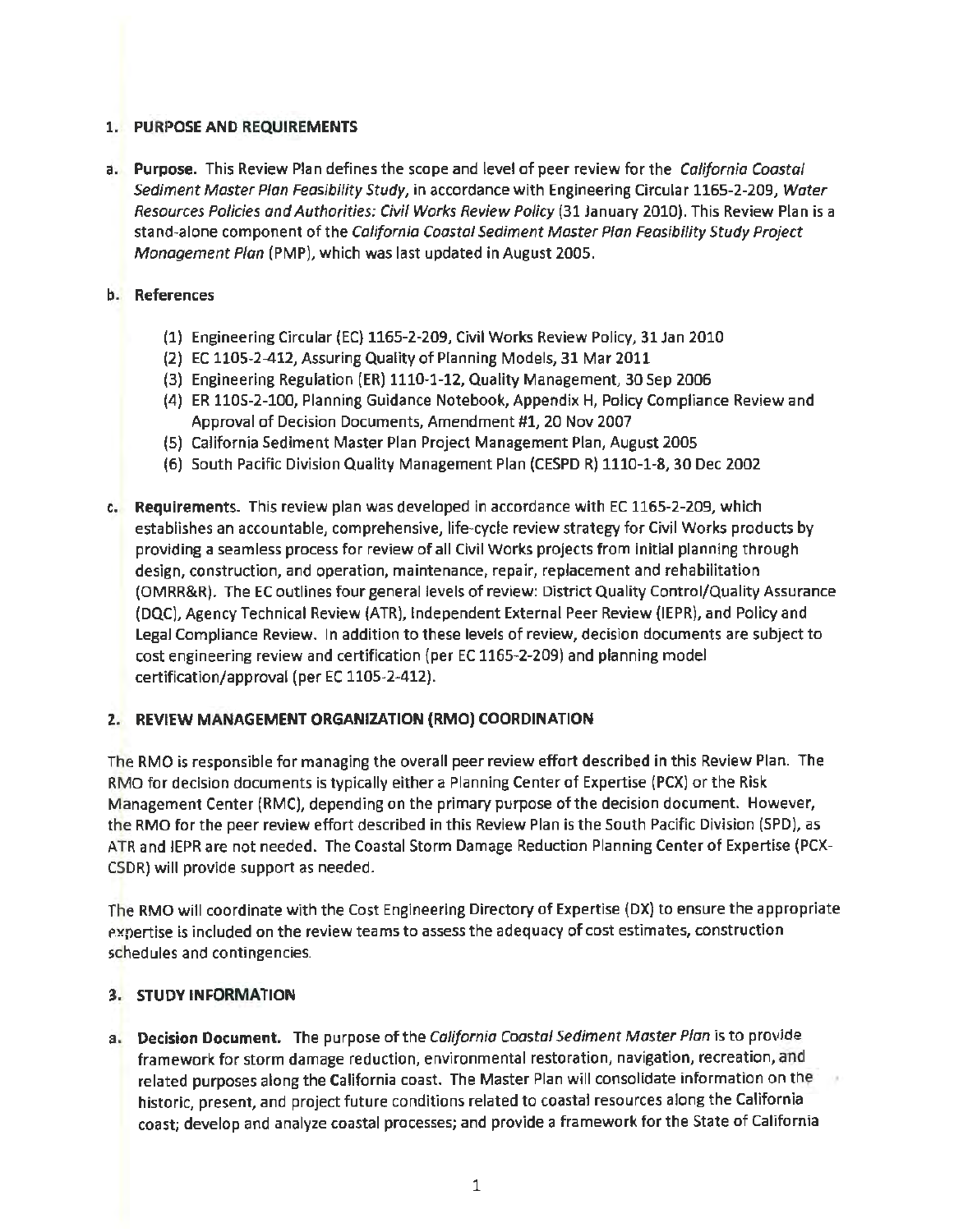and other interests managing the coastal resources along California. This could include identifying problems, needs and opportunities; developing localized and regional solutions; prioritizing solutions; and developing common databases.

Feasibility reports and EIS/EIRs are decision documents. That is, they are documents prepared for t he purpose of obtaining Congressional authorization. All USACE decision documents are subject to review. At this time, it is not anticipated that the Master Plan will result in a decision document that will require Congressional authorization.

**b. Study/Project Description.** The Master Plan study area encompasses the entire California coastline (see figure below), including the nearshore ocean environment and the coastal watersheds. The purpose of the study is to develop a comprehensive plan, for the management, restoration, protection, and preservation of the sediment resources along the coast of California. Ultimately, the Master Plan will provide analyses that will enable Federal, state, and local entities to assess and prioritize regionally based projects for potential investment of program funds. The study will evaluate alternatives for reducing damages from coastal storms; increasing the natural sediment supply to the coast through dam removal and other means; restoring aquatic ecosystems; and identifying potential sources of sediment, such as material dredged from ports and harbors. Some of these alternatives may lie outside the Federal interest. There is no single recommended plan; however, the Master Plan will provide Federal and non-Federal entities with an adaptive, programmatic road map to plan and program potential future coastal resources projects. The Master Plan will allow these entities to develop water resources projects within a system-oriented context where data can be easily shared and technical expertise and tools can be efficiently directed to solve coastal resources problems on a regional basis.

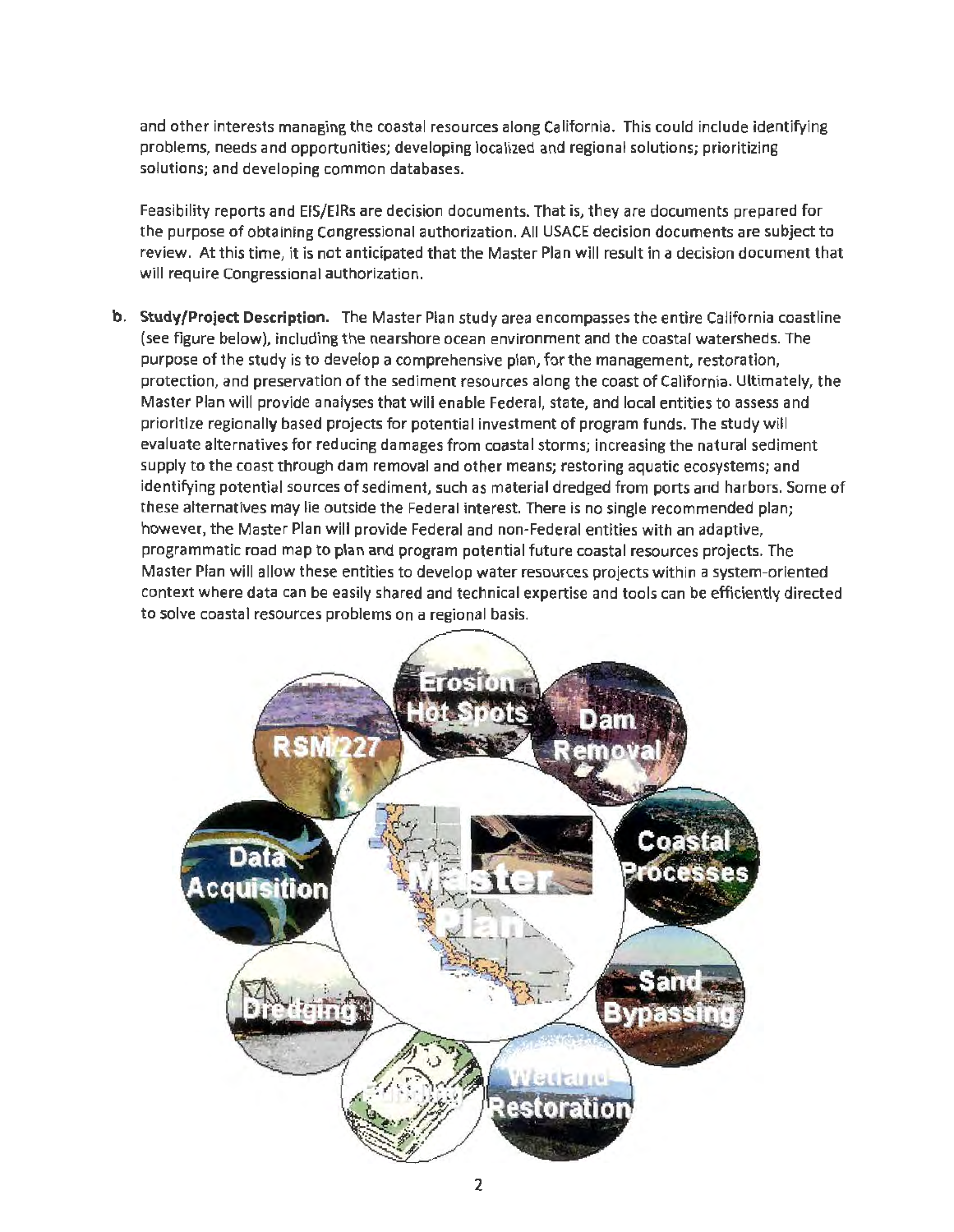Because of the large geographic area (1100-miles of California coastline) covered by the Master Plan, a Geographic Information System (GIS) based application and database will be required to manage the voluminous data to be collected. The Master Plan GIS applications along with the economic analysis contained within the Master Plan will provide the backbone for running physical and economic optimization decision support tools to assist Federal, *State,* and local decision makers in identifying, ranking, and selecting projects for investment that would yield potentially significant regional benefits, relative to the costs.

The intent of the Master Plan is to minimize the number of discrete water resources projects by regionalizing solutions that holistically address individual problem areas. Any subsequent regionalized projects recommended in the Master Plan will be considered in collaboration with other Federal and non-Federal agencies, including USEPA, California State Resources Agency, NOAA, regional & local governments, and USGS. The Master Plan does not include any Preconstruction Engineering and Design (PED) or Construction Activities.

**c. Factors Affecting the Scope and Level of Review.** The decision documents prepared for the California Coastal Sediment Master Plan Feasibility Study will not be subject to the following types of review: District Quality Control (DQC), Agency Technical Review (ATR), Independent External Peer Review (IEPR), public review, state and agency review, nor Washington-level Policy and Compliance Reviews.

ATR is an in-depth review that ensures the proper application of clearly established criteria, regulations, laws, codes, principles, and professional practices. ATR also assures that all work products coherently fit together. ATR is usually managed within USACE and conducted by a qualified team from outside of the home district. The lead Corps Planning Center of Expertise (PCX) for the study, the Coastal Storm Damage Reduction PCX (PCX-CSDR), usually identifies the ATR team leader and members, however, the RMO (SPD) for this Review Plan would manage ATR in this case. ATR teams are comprised of senior USACE personnel (Regional Technical Specialists (RTS), etc.), and may be supplemented by outside experts as appropriate. The ATR team leader is employed outside of SPD. Candidates may be nominated by the home district.

IEPR addresses all planning, engineering, economics, and environmental analyses in the feasibility study. This review evaluates the assumptions that support the analyses, as well as the soundness of models, surveys, investigations, and methods. IEPR is typically coordinated through the PCX-CSDR; however, the RMO for this Review Plan is SPD. The SPD would select an outside eligible organization (OEO) to manage the IEPR. The OEO will assemble a panel of independent experts to conduct IEPR.

IEPR is applied in cases that meet certain criteria where the risk and magnitude of the proposed project are such that a critical examination by a qualified team outside of USACE is warranted. The criteria for application of IEPR are:

- (1) The total project cost exceeds \$45 million
- (2) There is a significant threat to human life
- (3) It is requested by a State Governor of an affected state

(4) It is requested by the head of a Federal or state agency charged with reviewing the project if he/she determines the project is likely to have a significant adverse impact on resources under the jurisdiction of his/her agency after implementation of proposed mitigation (the Chief has the discretion to add IEPR under this circumstance)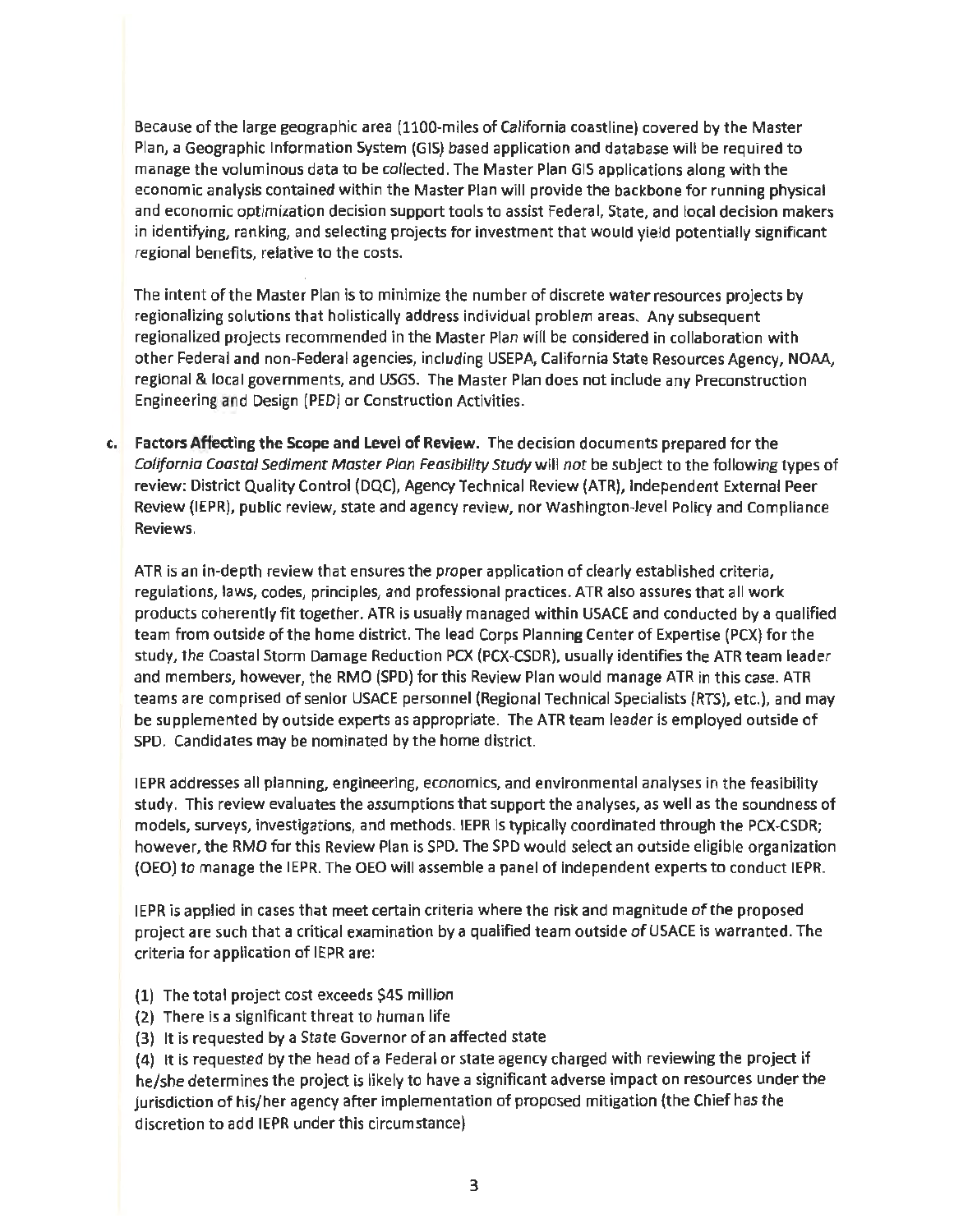(5) There is significant public dispute regarding the size, nature, effects ofthe project

(6) There is significant public dispute regarding the economic or environmental cost or benefit of the project

(7) Cases where information is based on novel methods, presents complex challenges for interpretation, contains precedent-setting methods or models, or presents conclusions that are likely to change prevailing practices

(B) Any other circumstance where the Chief of Engineers determines IEPR is warranted.

IEPR may be appropriate for feasibility studies; reevaluation studies; reports or project studies requiring a Chiefs Report, authorization by Congress, or an EIS; and large programmatic efforts and their component projects. IEPR is managed by an outside eligible organization (OEO) that is described in Internal Revenue Code Section 501(c) (3), is exempt from Federal tax under section 501(a), of the Internal Revenue Code of 1986; is independent; is free from conflicts of interest; does not carry out or advocate for or against Federal water resources projects; and has experience in establishing and administering IEPR panels. The scope of review will address all the underlying planning, engineering, including safety assurance, economics, and environmental analyses performed, not just one aspect of the project. The Master Plan does not meet any of the above criteria for IEPR, thus, it will not be conducted for this study.

Safety Assurance Review (SAR), in accordance with Section 2034 and 2035 of WRDA 2007, EC 11052-410, and pending additional guidance, requires that all projects addressing flooding or storm damage reduction undergo a SAR during design and construction. Safety assurance factors (significant threat to human life, project cost thresholds, etc) must be considered in the planning and studies phases and in all reviews for those studies. Updated guidance on the civil works review process including implementation guidance for Section 2034 and 2035 is under development.

The SAR would focus on the quality of the surveys and investigations, quality of in-kindcontributions and whether it is certifiable for credit in accordance with EC 1165-2-208, the range of alternatives considered, the models used to assess hazards, the level of uncertainty in assessments, and whether the quality and quantity of engineering per ER 1110-2-1150 are sufficient to ensure public welfare, safety, and health. The purpose of the Safety Assurance Review is to ensure that good science, sound engineering, and public health, safety, and welfare are the most important factors that determine a project's fate. The IEPR for the feasibility report would address SAR of engineering items and assumptions in the report. The Review Plan would be revised, if required, to comply with current Corps guidance on SAR. Because the Master Plan does not involve any PED or Construction Activities, SAR is not needed.

Release of a feasibility draft document for public review would occur after issuance of the Alternative Formulation Briefing (AFB) policy guidance memo and concurrence by HQUSACE. Because the Master Plan does not include a typical draft report, and only technical reports and Regional Sediment Management Plans (RSMPs), no typical public review, as required by the National Environmental Policy Act (NEPA), nor AFB Conference will be held. Various public stakeholder meetings have been, and will be, held for the development of individual RSMPs to gain stakeholder input, and also for other efforts such as the development of a Biological Impacts and Analysis Report in order to determine how best to develop the report. ATR and IEPR reviewers would typically be provided with all public comments. Public review typically occurs after the completion of the ATR process and issuance of the HQUSACE policy guidance memo. The public review period lasts 45 days per NEPA, however, does not apply to this Study.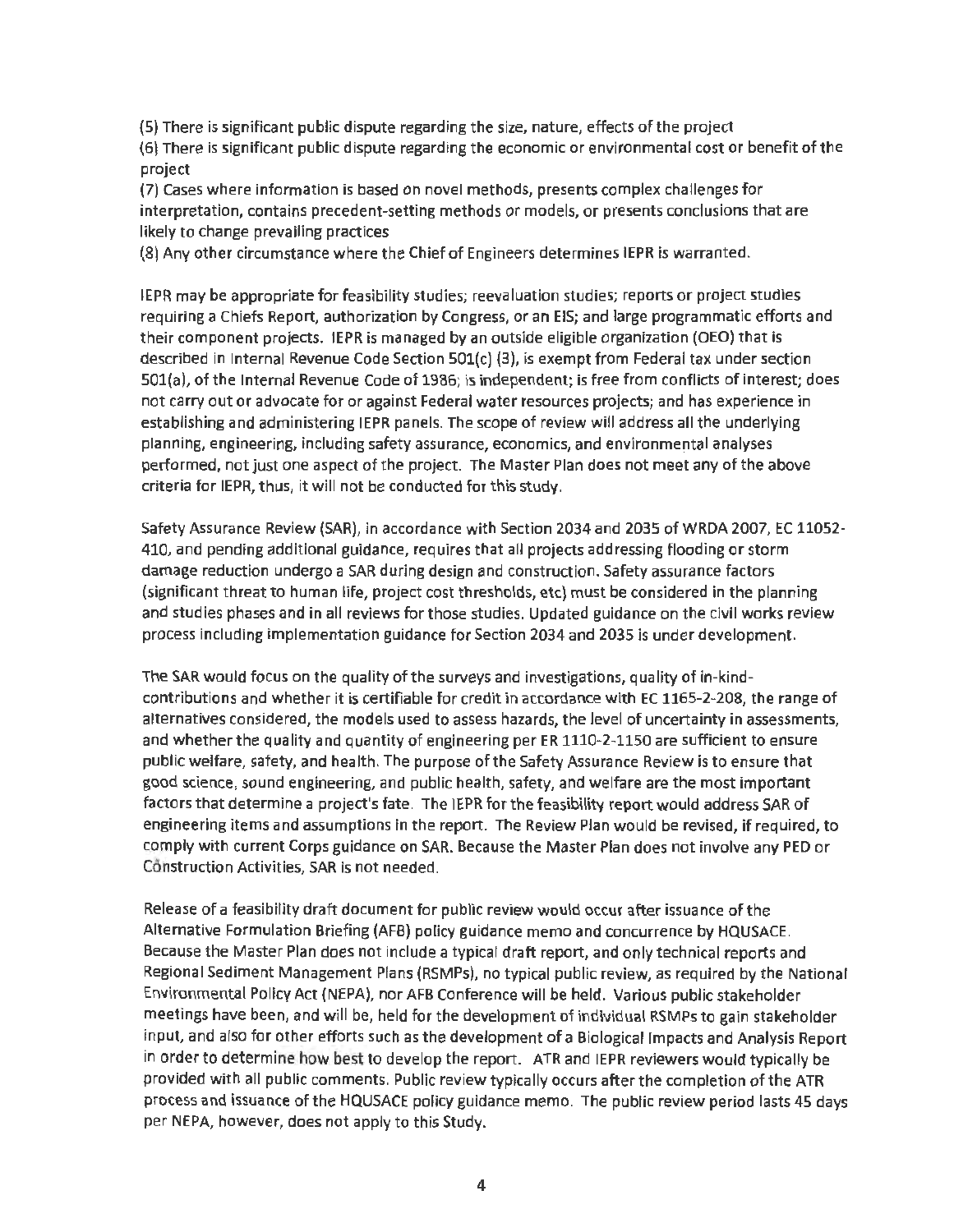A formal State and Agency review usually occurs after the release of the final report is approved by the Civil Works Review Board. However, intensive coordination with these agencies will occur concurrently with the planning process. Upon completion ofthe review period, comments are consolidated in a matrix and addressed, if needed. A summary of the comments and resolutions is included in the document. However, State and Agency Review does not apply to the Master Plan.

Washington-level Policy and Compliance Reviews determine whether the recommendations in the reports and the supporting analyses and coordination comply with law and policy, and warrant approval or further recommendation to higher authority by the Chief of Engineers. Washington-level policy and compliance review is completed before the draft feasibility report and EIS/EIR are released for public review and again before the Chief of Engineers signs his report. The review is conducted by personnel working for USACE headquarters (HQUSACE). Guidance for policy and legal compliance reviews is addressed further in Appendix H, ER 1105-2-100. The technical review efforts addressed in this Circular are to augment and complement the policy review processes by addressing compliance with published Army policies pertinent to planning products, particularly policies on analytical methods and the presentation of findings in decision documents. DQC and ATR efforts are to include the necessary expertise to address compliance with published planning policy. However, Washington-level Policy and Compliance Review does not apply to the Master Plan.

- **d. In-Kind Contributions.** Products and analyses provided by non-Federal sponsors as in-kind services are subject to DQC, ATR, and IEPR. The in-kind products and analyses to be provided by the non-Federal sponsor include:
	- Coastal Sediment Management Workgroup (CSMW) website update and maintenance
	- Public Outreach
	- Online Searchable Bibliography References Database Update
	- " Economic Costs of Sea Level Rise"
	- "The Economics of Regional Sediment Management"
	- San Diego County RSMP
	- Orange County RSMP
	- Los Angeles County RSMP
	- Ventura & Santa Barbara Counties RSMP
	- San Luis Obispo County RSMP
	- Southern Monterey Bay RSMP
	- Southern Monterey Bay Mitigated Neg. Declaration
	- Northern Monterey Bay RSMP
	- San Francisco Coastline RSMP
	- San Francisco Bay RSMP
	- Northern CA RSMP
	- Humboldt Bay RSMP
	- Marin/Sonoma RSMP
	- "Mud Budget"
	- "Cumulative Loss of Sand Due to Dams"
	- "Sand Compatibility and Opportunistic Use Program (SCOUP)"
	- "Identification of Opportunistic Sand Sources"
	- "Inventory of Offshore Sand Sources"
	- "Regional Sediment Budgets"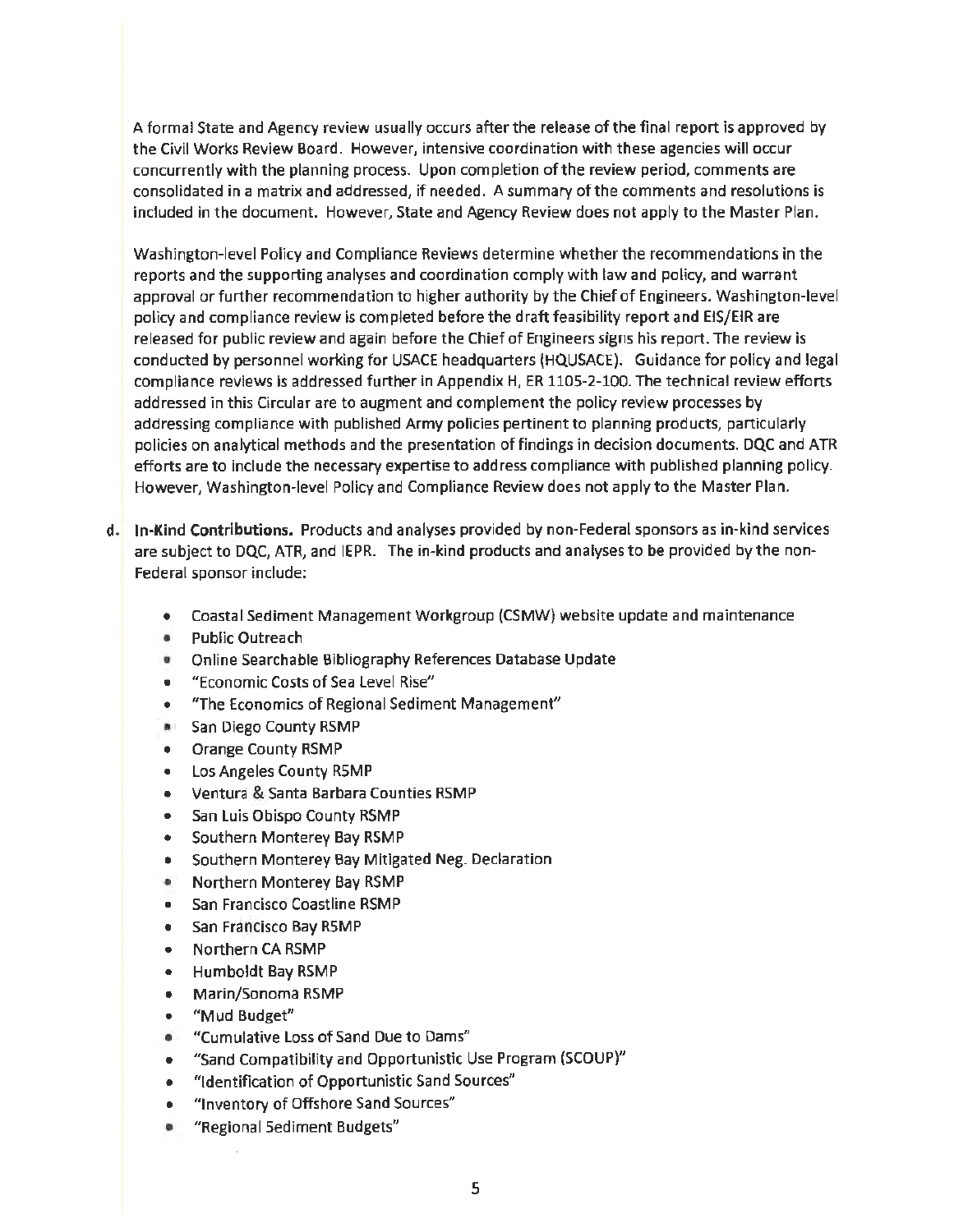- "Beach Restoration Regulatory Guide"
- "Biological Impacts and Analysis Report"
- Project Management Tasks

## **4. DISTRICT QUALITY CONTROL (DQC)**

All decision documents (including supporting data, analyses, environmental compliance documents, etc.) shall undergo DOC. DQC is an internal review process of basic science and engineering work products focused on fulfilling the project quality requirements defined in the Project Management Plan (PMP). The home district shall manage DOC. Documentation of DOC activities is required and should be in accordance with the Quality Manual of the District and the home MSC. The Master Plan has not conducted DOC Review of work products, thus certification and documentation of DOC Review has not been done. However, work products, including RSMPs, are reviewed by the PDT to ensure adequacy for meeting Contracting Scope of Work (SOW) Requirements.

**a. Documentation of DQC.** DOC is the review of basic science and engineering work products focused on fulfilling the project quality requirements defined in the PMP Quality Control Plan. DQC would be managed in the Los Angeles District (SPL). DOC applies the tools outlined in the quality management plans for SPL and the South Pacific Division (SPD), the district's Major Subordinate Command (MSC). Basic quality control tools include a Quality Management Plan providing for seamless review, quality checks and reviews, supervisory reviews, Project Delivery Team (PDT) reviews, etc. Additionally, the PDT is responsible for a complete reading of the report to assure the overall integrity of the report, technical appendices and the recommendations before approval by the District Commander.

Procedures for DOC for the California Coastal Sediment Master Plan Feasibility Study are outlined in the:

- South Pacific Division Quality Management Plan, CESPD R 1110-1-8 (December 30, 2002):  $\overline{\phantom{a}}$ o Appendix C, Quality Management of Planning Products (September 20, 2004);
- Los Angeles District Quality Management Plan, CESPL OM 1105-1-2, (January 25, 2000): ÷ o Appendix A, Planning Subplan (January 25, 2000); and
- "Quality Control Plan", in California Coastal Sediment Master Plan Feasibility Study Project Management Plan (August 2005).

The quality control objectives for the study include ensuring that feasibility phase products and analyses:

- meet customer (Federal and non-Federal sponsor) requirements;
- comply with applicable laws, regulations, policies, and sound technical practices of the disciplines involved;
- are of adequate scope and level of detail;
- are consistent, logical, accurate, and comprehensive;  $\overline{\phantom{a}}$
- are based on convincing and consistent assumptions, especially those related to the probable/most likely future with and without-project conditions;
- adequately describe the problems and opportunities, planning objectives and constraints, existing conditions, future without-project conditions, and future with-project conditions to support recommendations;
- tell a coherent planning story; and  $\overline{\phantom{a}}$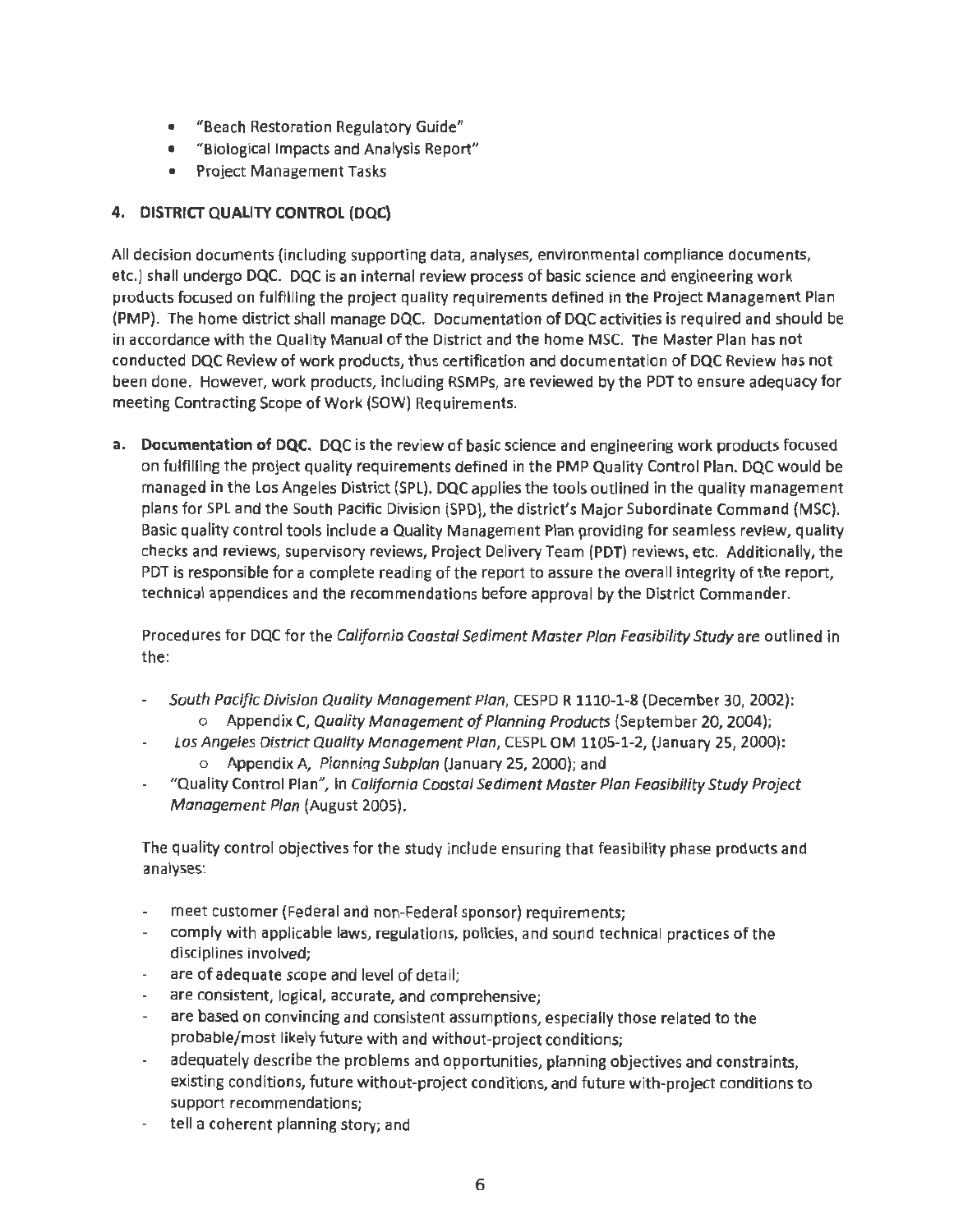address outstanding action items from milestone conferences, issue resolution conferences, and other reviews.

As stated, typical DQC Review is not done for the Master Plan, however, the lead planner and project manager, as well as the non-federal project manager(s), are responsible for DQC review of work products. Additionally, the Architect-Engineer (A-E) is responsible for ensuring the quality of the work products submitted to the PDT for each individual Master Plan task. In general, DQC review is primarily achieved through specifications in SOW's for each task. The costs of DQC review of individual work products are included in either the contract award or the federal and non-federal labor funds estimated for completion of each individual task.

- b. Products to Undergo DQC. All Master Plan efforts are DQC reviewed by the lead planner, the project manager, and the non-federal project manager(s).
- c. Required DQC Expertise. Expertise is occasionally required to DQC review work products. For example, RSMPs and environmental documents are reviewed by SPL environmental staff, coastal engineering staff, regulatory staff, and/or other disciplines as needed.

#### 5. AGENCY TECHNICAL REVIEW (ATR)

ATR is mandatory for all decision documents (including supporting data, analyses, environmental compliance documents, etc.). The objective of ATR is to ensure consistency with established criteria, guidance, procedures, and policy. The ATR will assess whether the analyses presented are technically correct and comply with published USACE guidance, and that the document explains the analyses and results in a reasonably clear manner for the public and decision makers. ATR is managed within USACE by the designated RMO and is conducted by a qualified team from outside the home district that is not involved in the day-to-day production of the project/product. ATR teams will be comprised of senior USACE personnel and may be supplemented by outside experts as appropriate. The ATR team lead will be from outside the home MSC.

a. Products to Undergo ATR. The ATR team would conduct ATR in two stages: seamless single discipline review and product review.

Seamless Single Discipline Review is the on-going review of interim work products. As these work products are completed, and before they are shared with other members of the PDT or integrated into the overall study, PDT members should contact their ATR team counterparts for review. ATR team members provide immediate review consistent with the scope and complexity of the products. Interim work products may be reviewed once or iteratively.

The ATR of cost estimates, construction schedules, and contingencies for the feasibility report would be coordinated with the Cost Engineering Directory of Expertise (DX) in Walla Walla District (NWW), Northwest Division (NWD).

Seamless Single Discipline Review is not included in the Master Plan.

Product Review is the review of the draft and final feasibility report, technical appendices, and EIS/EIR. Recommendations and comments would be provided by the ATR team. ATR of these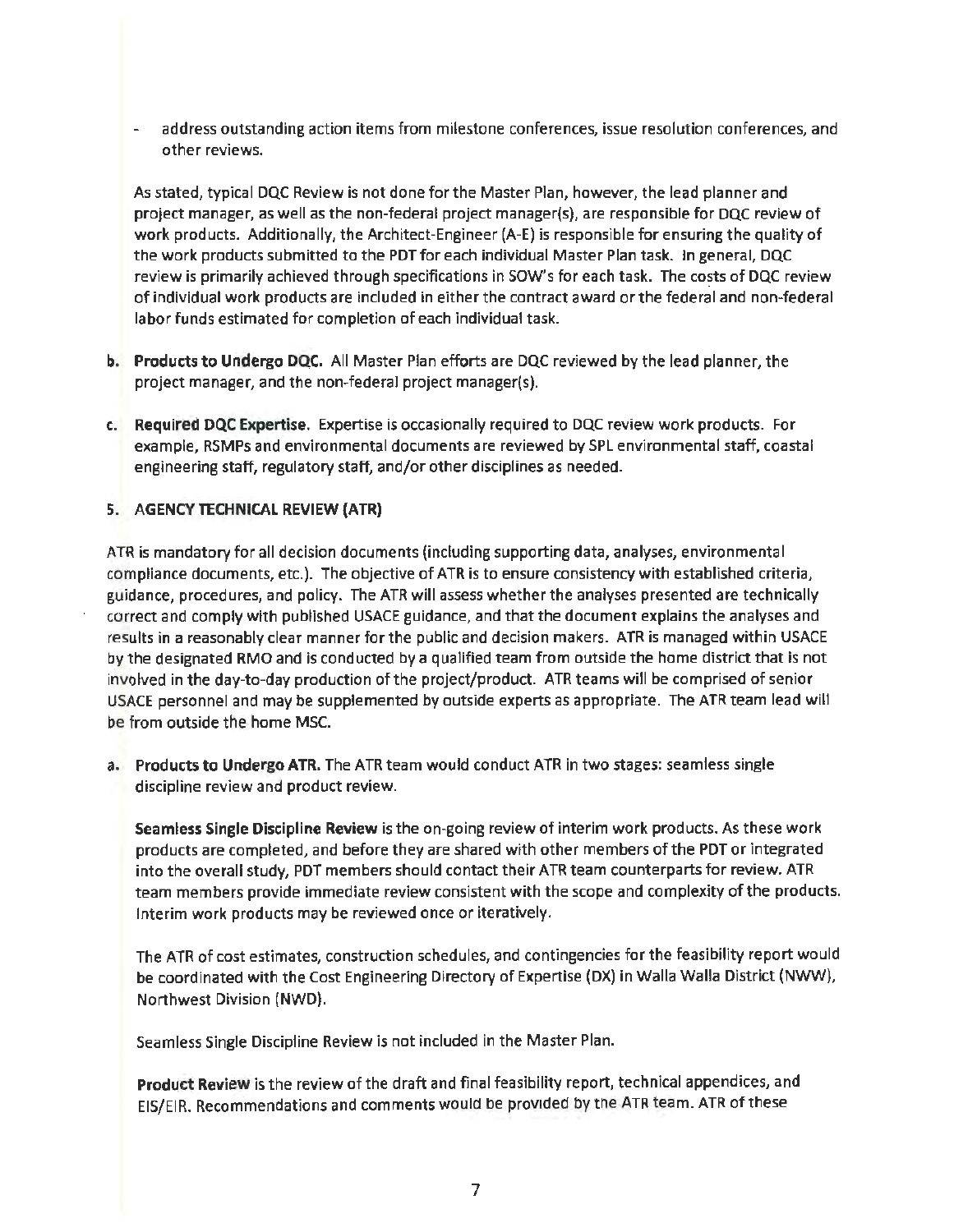products would occur before they are released for public comment and review. Product Review is not included in the Master Plan.

- **b. Required ATR Team Expertise.** Due to the Master not conducting ATR, no team members have been required.
- **c. Documentation of ATR.** DrChecks review software would be used to document all ATR comments, responses and associated resolutions accomplished throughout the review process. Comments should be limited to those that are required to ensure adequacy of the product. The four key parts of a quality review comment will normally include:
	- (1) The review concern- identify the product's information deficiency or incorrect application of policy, guidance, or procedures;
	- $(2)$  The basis for the concern cite the appropriate law, policy, guidance, or procedure that has not be properly followed;
	- (3) The significance of the concern- indicate the importance of the concern with regard to its potential impact on the plan selection, recommended plan components, efficiency (cost), effectiveness (function/outputs), implementation responsibilities, safety, Federal interest, or public acceptability; and
	- (4) The probable specific action needed to resolve the concern- identify the action(s) that the reporting officers must take to resolve the concern.

In some situations, especially addressing incomplete or unclear information, comments may seek clarification in order to then assess whether further specific concerns may exist.

The ATR documentation in DrChecks will include the text of each ATR concern, the PDT response, a brief summary of the pertinent points in any discussion, including any vertical team coordination (the vertical team includes the district, RMO, MSC, and HQUSACE), and the agreed upon resolution. If an ATR concern cannot be satisfactorily resolved between the ATR team and the PDT, it will be elevated to the vertical team for further resolution in accordance with the policy issue resolution process described in either ER 1110-1-12 or ER 1105-2-100, Appendix H, as appropriate. Unresolved concerns can be closed in DrChecks with a notation that the concern has been elevated to the vertical team for resolution.

At the conclusion of each ATR effort, the ATR team will prepare a Review Report summarizing the review. Review Reports will be considered an integral part of the ATR documentation and shall:

- Identify the document(s) reviewed and the purpose of the review;
- Disclose the names of the reviewers, their organizational affiliations, and include a short paragraph on both the credentials and relevant experiences of each reviewer;
- Include the charge to the reviewers;
- Describe the nature of their review and their findings and conclusions;
- Identify and summarize each unresolved issue (if any); and
- Include a verbatim copy of each reviewer's comments (either with or without specific attributions), or represent the views of the group as a whole, including any disparate and dissenting views.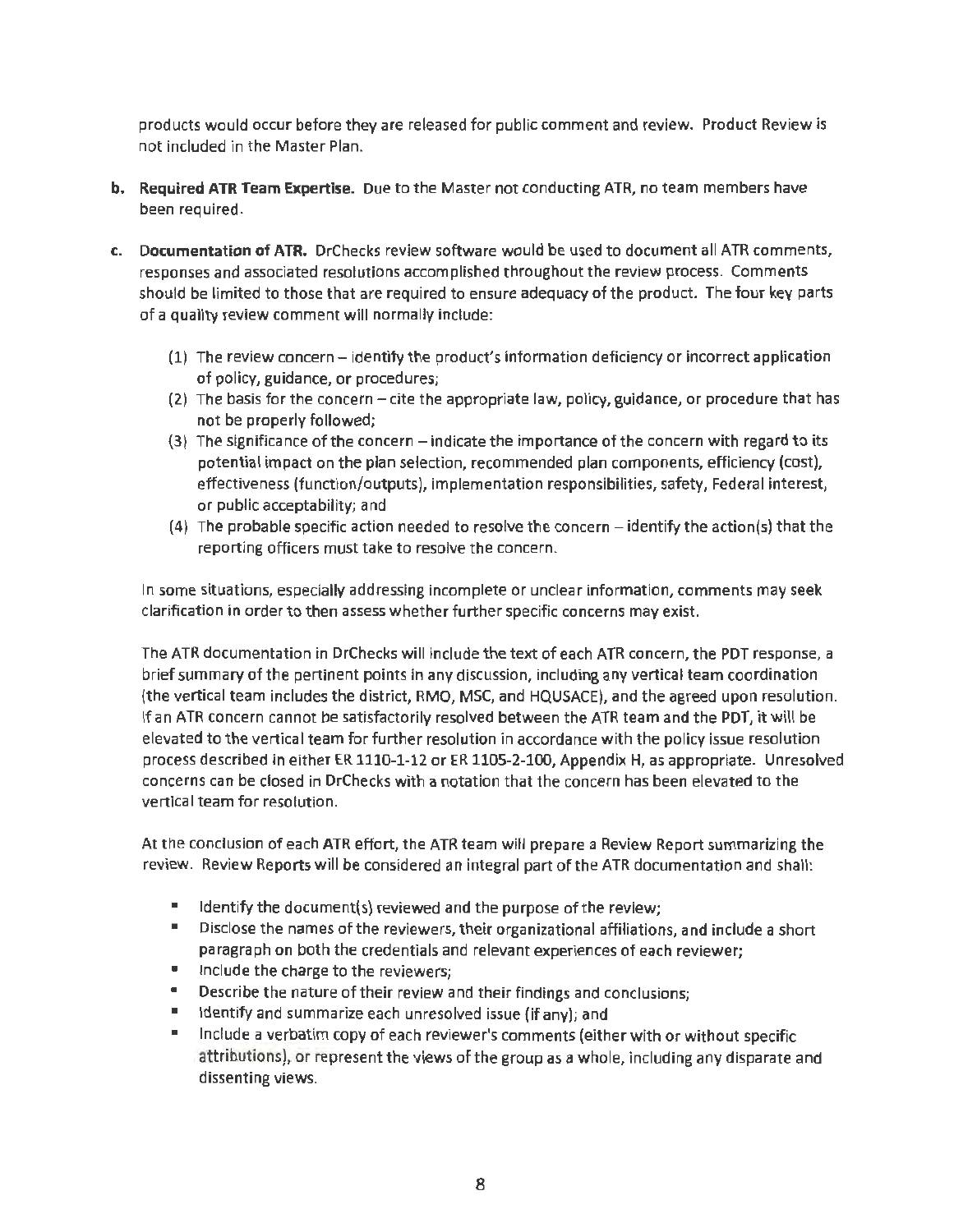ATR may be certified when all ATR concerns are either resolved or referred to the vertical team for resolution and the ATR documentation is complete. The ATR lead will prepare a Statement of Technical Review certifying that the issues raised by the ATR team have been resolved (or elevated to the vertical team). A Statement of Technical Review should be completed, based on work reviewed to date, for the AFB, draft report, and final report. A sample Statement of Technical Review is included in Attachment 2.

As stated above, due to ATR not being conducted for the Master Plan, Dr. Checks has not been utilized.

## 6. INDEPENDENT EXTERNAL PEER REVIEW (IEPR)

IEPR may be required for decision documents under certain circumstances. IEPR is the most independent level of review, and is applied in cases that meet certain criteria where the risk and magnitude of the proposed project are such that a critical examination by a qualified team outside of USACE is warranted. A risk-informed decision, as described in EC 1165-2-209, is made as to whether IEPR is appropriate. IEPR panels will consist of independent, recognized experts from outside of the USACE in the appropriate disciplines, representing a balance of areas of expertise suitable for the review being conducted. There are two types of IEPR:

- Type IIEPR. Type IIEPR reviews are managed outside the USACE and are conducted on project studies. Type IIEPR panels assess the adequacy and acceptability of the economic and environmental assumptions and projections, project evaluation data, economic analysis, environmental analyses, engineering analyses, formulation of alternative plans, methods for integrating risk and uncertainty, models used in the evaluation of environmental impacts of proposed projects, and biological opinions of the project study. Type IIEPR will cover the entire decision document or action and will address all underlying engineering, economics, and environmental work, not just one aspect of the study. For decision documents where a Type II IEPR (Safety Assurance Review} is anticipated during project implementation, safety assurance shall also be addressed during the Type IIEPR per EC 1165-2-209.
- Type IIIEPR. Type IIIEPR, or Safety Assurance Review (SAR}, are managed outside the USACE and are conducted on design and construction activities for hurricane, storm, and flood risk management projects or other projects where existing and potential hazards pose a significant threat to human life. Type II IEPR panels will conduct reviews of the design and construction activities prior to initiation of physical construction and, until construction activities are completed, periodically thereafter on a regular schedule. The reviews shall consider the adequacy, appropriateness, and acceptability of the design and construction activities in assuring public health safety and welfare.
- a. Decision on IEPR. The final decision as to whether to conduct IEPR or to request a waiver from the Chief of Engineers rests with the SPD Commander. The vertical team (Los Angeles District, SPD, PCX-CSDR, and Headquarters staff involved in the study} will advise the SPD Commander that IEPR is not appropriate for the California Coastal Sediment Master Plan Feasibility Study. IEPR is required when at least one or more of the eight "trigger factors" in Appendix D of the USACE's Water Resources Policies and Authorities Report EC 1105-2-410 are present. In addition, IEPR is required for any project in which the Chief of Engineers determines that circumstances warrant IEPR.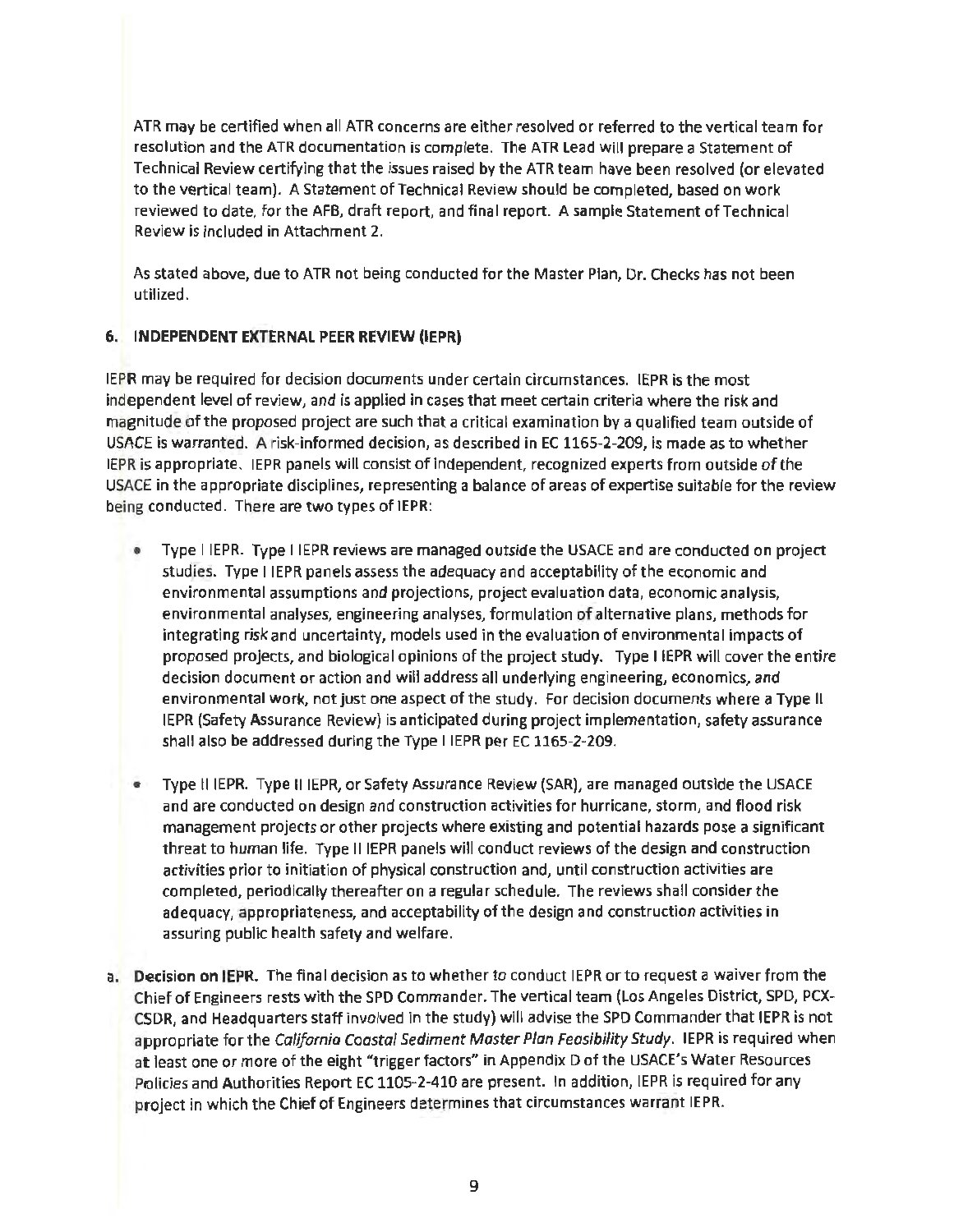IEPR is not deemed necessary, at this time, for the California Coastal Sediment Master Plan Feasibility Study because none of the triggers will be reached by this study. The Master Plan is a management study and will not result in a Decision Document to be transmitted to Congress. Additionally, the Master Plan, at this time, will not include an EIS/EIR.

- **b. Products to Undergo Type IIEPR.** Not Applicable.
- **c. Required Type IIEPR Panel Expertise.** Not Applicable.
- **d. Documentation of Type IIEPR.** Not Applicable.

#### **7. POLICY AND LEGAL COMPLIANCE REVIEW**

All decision documents will be reviewed throughout the study process for their compliance with law and policy. Guidance for policy and legal compliance reviews is addressed in Appendix H, ER 1105-2-100. These reviews culminate in determinations that the recommendations in the reports and the supporting analyses and coordination comply with law and policy, and warrant approval or further recommendation to higher authority by the home MSC Commander. DQC and ATR augment and complement the policy review processes by addressing compliance with pertinent published Army policies, particularly policies on analytical methods and the presentation of findings in decision documents. As stated, Policy and Legal Compliance Review is not included in the Master Plan.

#### **8. COST ENGINEERING DIRECTORY OF EXPERTISE (OX) REVIEW AND CERTIFICATION**

All decision documents shall be coordinated with the Cost Engineering OX, located in the Walla Walla District. The DX will assist in determining the expertise needed on the ATR team and Type I IEPR team (if required) and in the development of the review charge(s). The OX will also provide the Cost Engineering OX certification. The RMO is responsible for coordination with the Cost Engineering OX. The Master Plan has not coordinated with the OX, thus cost engineering reviewing and certification is not needed.

#### **9. MODEL CERTIFICATION AND APPROVAL**

EC 1105-2-412 mandates the use of certified or approved models for all planning activities to ensure the models are technically and theoretically sound, compliant with USACE policy, computationally accurate, and based on reasonable assumptions. Planning models, for the purposes of the EC, are defined as any models and analytical tools that planners use to define water resources management problems and opportunities, to formulate potential alternatives to address the problems and take advantage of the opportunities, to evaluate potential effects of alternatives and to support decision making. The use of a certified/approved planning model does not constitute technical review of the planning product. The selection and application of the model and the input and output data is still the responsibility of the users and is subject to OQC, ATR, and IEPR (if required).

EC 1105-2-412 does not cover engineering models used in planning. The responsible use of well-known and proven USACE developed and commercial engineering software will continue and the professional practice of documenting the application of the software and modeling results will be followed. As part of the USACE Scientific and Engineering Technology (SET) Initiative, many engineering models have been identified as preferred or acceptable for use on Corps studies and these models should be used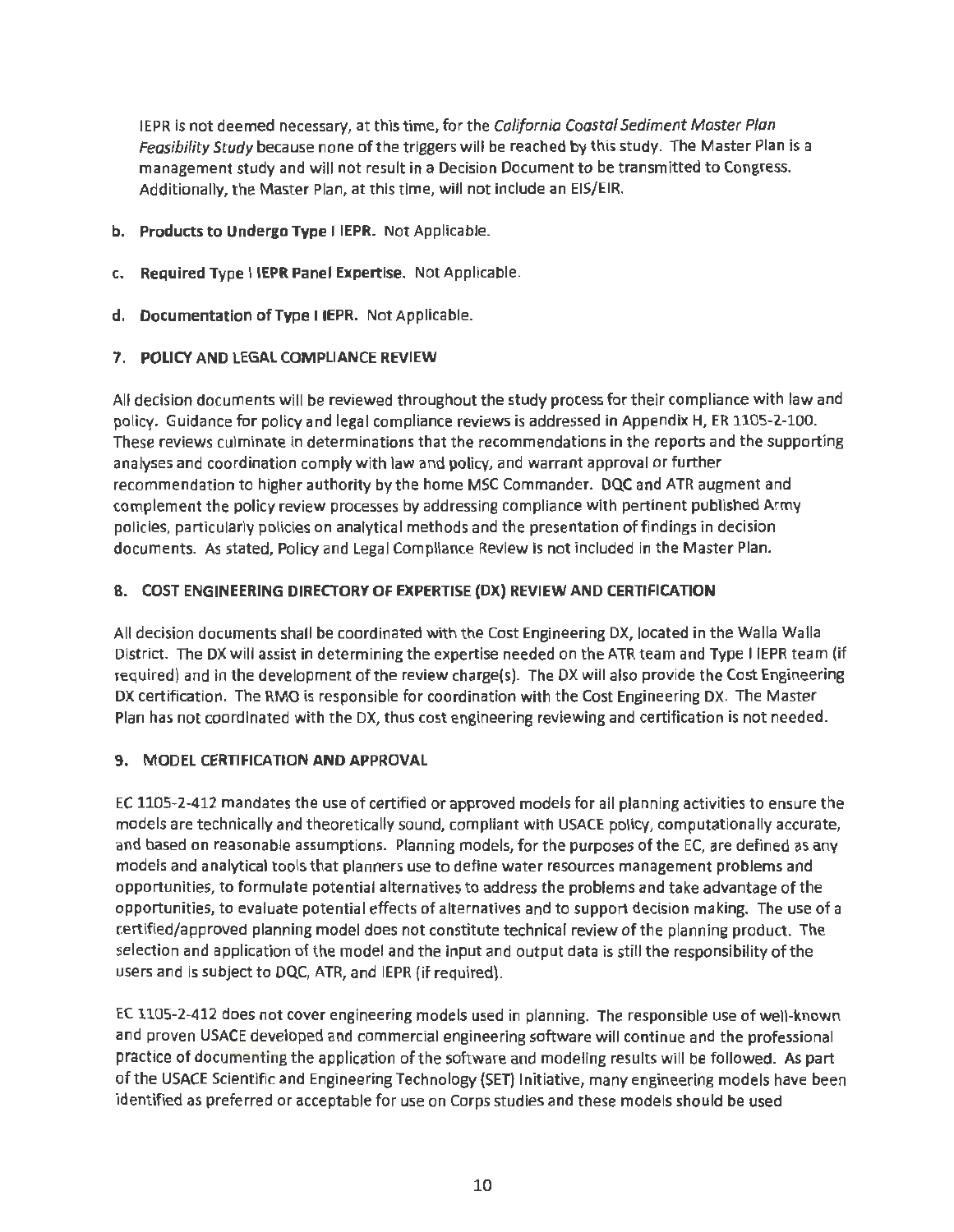whenever appropriate. The selection and application of the model and the input and output data is still the responsibility of the users and is subject to DQC, ATR, and IEPR (if required).

Model certification has not been needed for Master Plan efforts.

a. Planning Models. The following planning models are anticipated to be used in the development of the decision document:

 $\mathbf{a}$ 

| <b>Model Name and Version</b> | Brief Description of the Model and How It<br>Will Be Applied in the Study | Certification /<br>Approval<br><b>Status</b> |
|-------------------------------|---------------------------------------------------------------------------|----------------------------------------------|
| No Planning models have been  | N/A                                                                       | N/A                                          |
| developed for the Master Plan |                                                                           |                                              |

b. Engineering Models. The following engineering models are anticipated to be used in the development of the decision document:

| <b>Model Name and Version</b>                                    | Brief Description of the Model and How It<br>Will Be Applied in the Study | <b>Approval</b><br><b>Status</b> |  |
|------------------------------------------------------------------|---------------------------------------------------------------------------|----------------------------------|--|
| No Engineering models have been<br>developed for the Master Plan | N/A                                                                       | N/A                              |  |

#### 10. REVIEW SCHEDULES AND COSTS

The anticipated tasks, timing, sequence, and costs for the review of the California Coastal Sediment Master Plan Feasibility Study are included in P2 under project number 104561. The schedule will be updated as the study progresses.

#### a. ATR Schedule and Cost.

| <b>Review Milestone</b> | <b>ATR Team</b><br>Involvement | <b>Scheduled/Actual</b><br>Date |
|-------------------------|--------------------------------|---------------------------------|
| N/A                     | N/A                            | N/A                             |

b. Type I IEPR Schedule and Cost. The budgeted total costs for IEPR are as follows:

| <b>Review Milestone</b> | <b>ATR Team</b><br>Involvement | Scheduled/Actual<br>Date |
|-------------------------|--------------------------------|--------------------------|
| N/A                     | N/A                            | N/A                      |

| <b>Activity</b>                                  | <b>Budget</b> |
|--------------------------------------------------|---------------|
| Independent External Peer Review of Draft Report | \$0           |
| PDT Responses to IEPR of Draft Report            | \$0           |
| Sponsor Responses to IEPR of Draft Report        | \$0           |

c. Model Certification/ Approval Schedule and Cost. Not Applicable.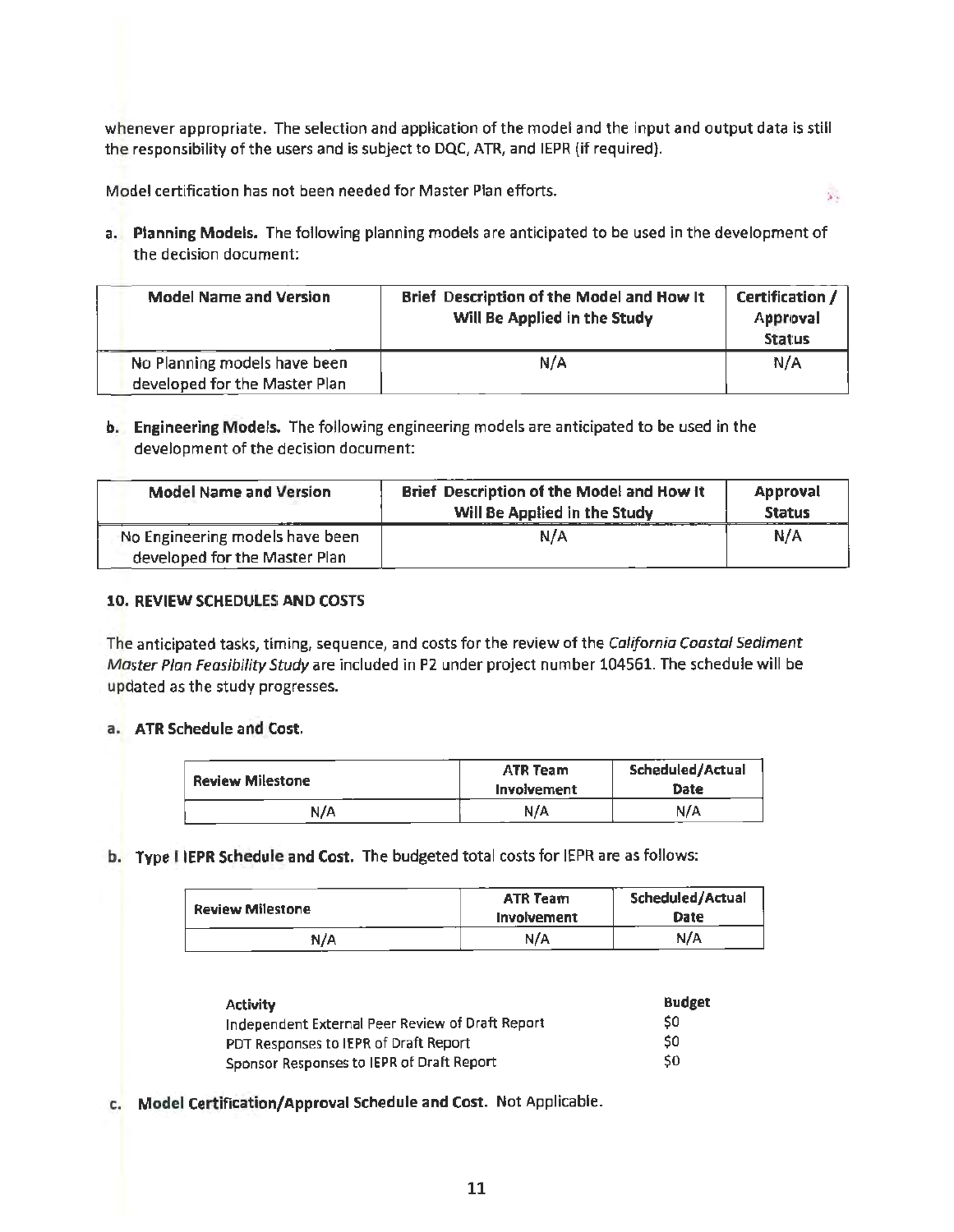**d. Coordination with Planning Centers of Expertise.** The California Coastal Sediment Master Plan Feasibility Study is a watershed-type study focused on coastal issues; therefore, the lead Planning Center of Expertise (PCX) for the study is the Coastal Storm Damage Reduction PCX (PCX-CSDR).

Costs for PCX coordination and review for the study have not been budgeted at this time; however, a large contingency (\$2.3M) is included in the study costs. As the study progresses, the appropriate amount of funding will be determined. Due to the SPD being the RMO for this Review Plan, coordination with the PCX-CSDR will be done only on an as needed basis. A sample budget for potential support from the PCX-CSDR can be found below:

| <b>Activity</b>           | <b>Budget</b> |
|---------------------------|---------------|
| PCX Coordination & Review | \$10,000      |

If additional project purposes are identified later, the Los Angeles District will initiate coordination with the appropriate PCX.

#### **11. PUBLIC PARTICIPATION**

The Los Angeles District and local sponsor, the California Department of Boating and Waterways (DBW), will work together to ensure that all interested organizations and members of the public are kept informed of the study progress and results. Individuals and organizations will be notified in advance of the release of key documents and public meetings.

This Review Plan for the California Coastal Sediment Master Plan Feasibility Study will be posted on the Los Angeles District's public webpage for the study:

http://www.spl.usace.army.mil/cms/index.php?option=com content&task=view&id=61&Itemid=71

The public will be able to submit their comments on the Review Plan via the webpage.

#### **12. REVIEW PLAN APPROVAL AND UPDATES**

The Los Angeles District Commander is responsible for approving this Review Plan. The Commander's approval reflects vertical team input (involving district, MSC, RMO, and HQUSACE members) as to the appropriate scope and level of review for the decision document. Like the PMP, the Review Plan is a living document and may change as the study progresses. The home district is responsible for keeping the Review Plan up to date. Minor changes to the review plan since the last MSC Commander approval are documented in Attachment 3. Significant changes to the Review Plan (such as changes to the scope and/or level of review) should be re-approved by the MSC Commander following the process used for initially approving the plan. The latest version of the Review Plan, along with the Commanders' approval memorandum, should be posted on the Home District's webpage. The latest Review Plan should also be provided to the RMO and home MSC.

#### **13. REVIEW PLAN POINTS OF CONTACT**

Public questions and/or comments on this review plan can be directed to the following points of contact: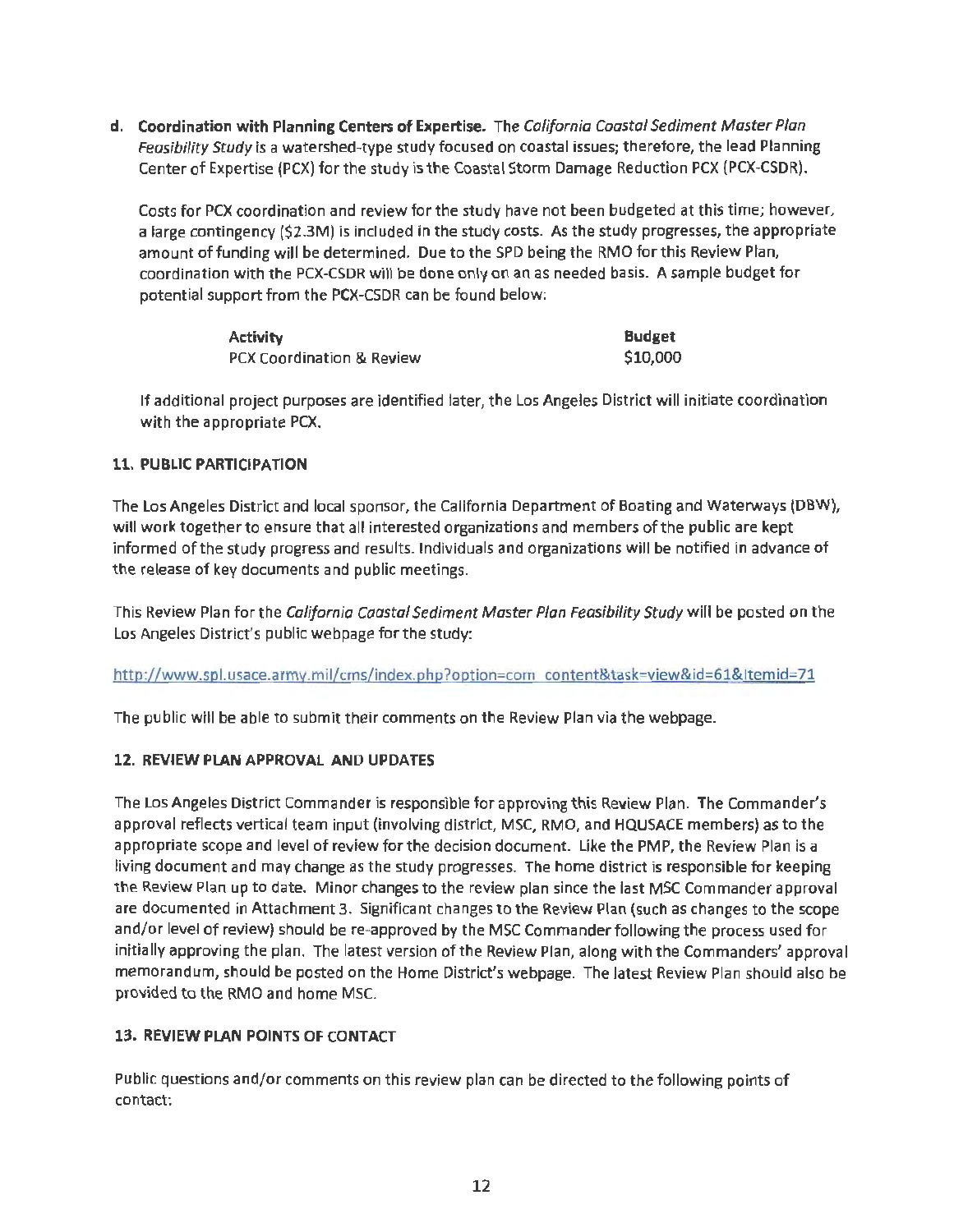Los Angeles District:

Susie Ming, Project Manager, (213) 452-3789 Heather Schlosser, Lead Planner, (213) 452-3810

South Pacific Division (RMO):

Paul Bowers, SPD-CW RIT, (415) 503-6556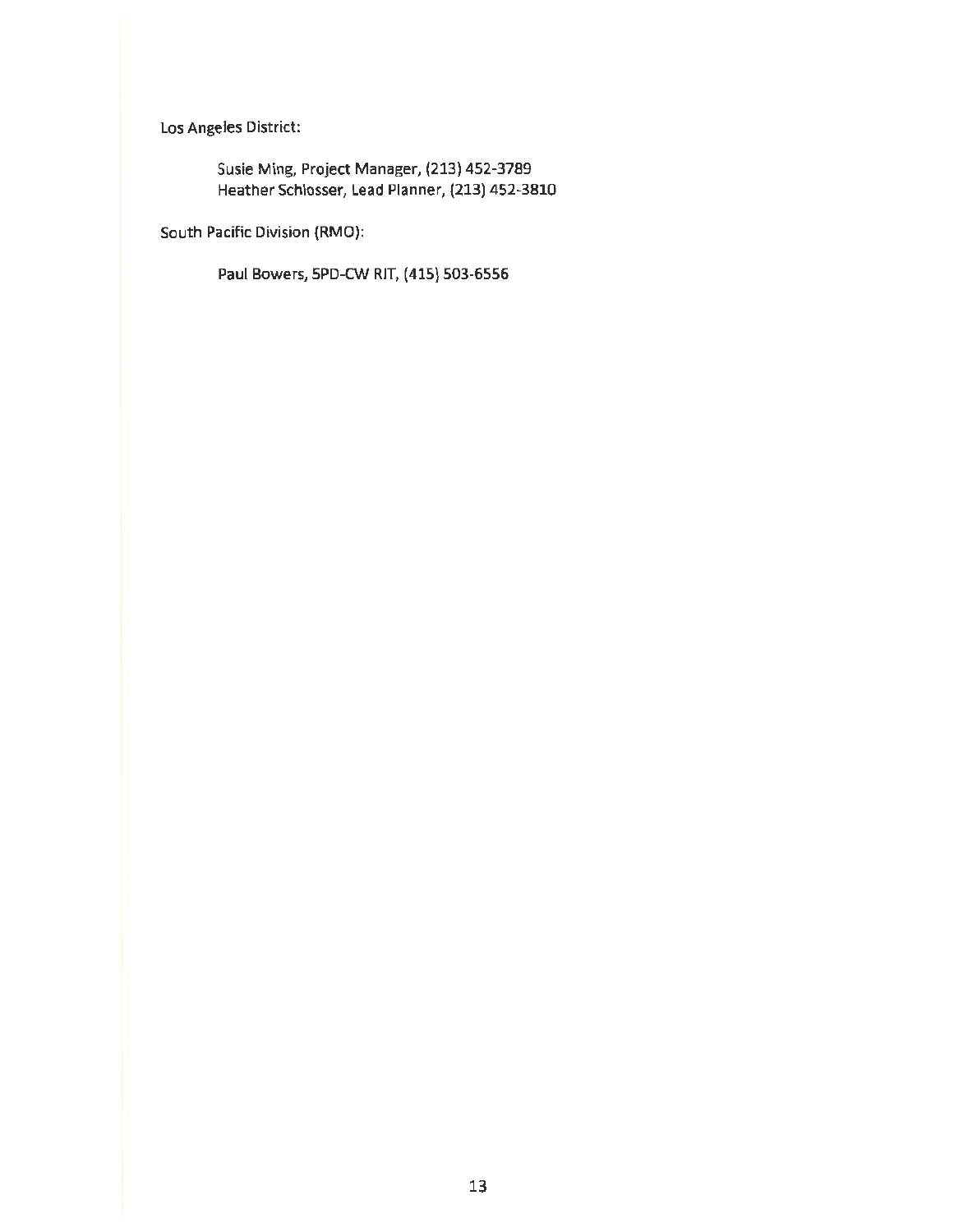## **ATTACHMENT 1: TEAM ROSTERS**

| Name                     | Title                                              |
|--------------------------|----------------------------------------------------|
| Kim Sterrett             | Project Manager, CA Dept. of Boating and Waterways |
| Chris Potter             | Project Manager, CA Natural Resources Agency       |
| <b>Susie Ming</b>        | Project Manager, USACE, SPL                        |
| Clif Davenport           | Project Manager, CA Geological Survey              |
| <b>Heather Schlosser</b> | Lead Planner, USACE, SPL                           |
| John Dingler             | Planner, USACE, SPN                                |
| Nate West                | Planner, USACE, SPL                                |

The following table lists the PDT Members: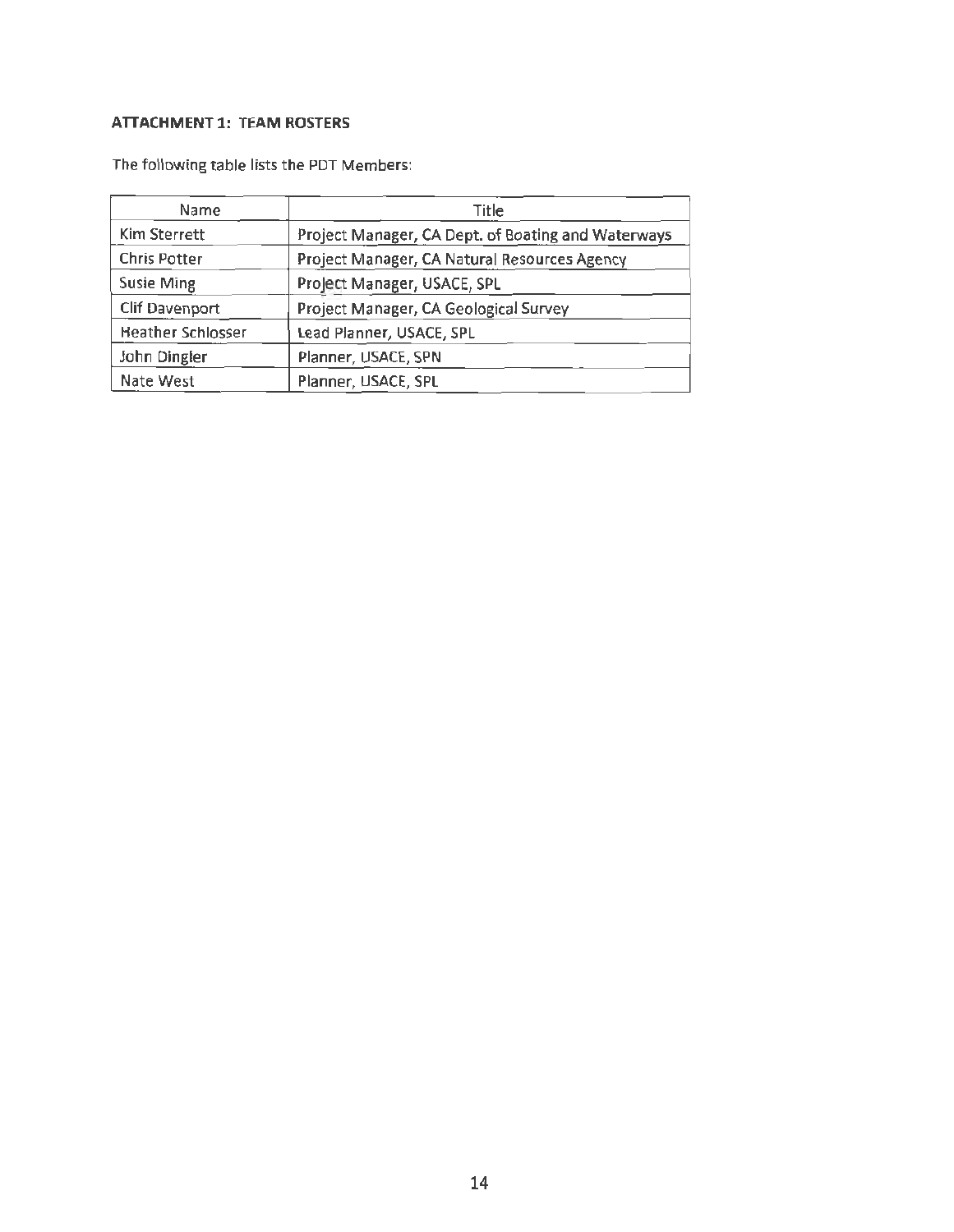## ATTACHMENT 2: REVIEW PLAN REVISIONS

F

| <b>Description of Change</b><br><b>Revision Date</b> |                                                | Page / Paragraph<br><b>Number</b> |
|------------------------------------------------------|------------------------------------------------|-----------------------------------|
| 6 Nov. 2012                                          | Update of Review Plan to EC209 Template Format | $\mathsf{All}$                    |
|                                                      |                                                |                                   |
|                                                      |                                                |                                   |
|                                                      |                                                | $-3 - 3 - 3$                      |
|                                                      |                                                |                                   |
|                                                      |                                                |                                   |
|                                                      |                                                |                                   |
|                                                      |                                                |                                   |
|                                                      |                                                |                                   |
|                                                      |                                                |                                   |
|                                                      |                                                |                                   |
|                                                      |                                                |                                   |
|                                                      |                                                |                                   |
|                                                      |                                                |                                   |
|                                                      |                                                |                                   |
|                                                      |                                                |                                   |
|                                                      |                                                |                                   |
|                                                      |                                                |                                   |
|                                                      |                                                |                                   |
|                                                      |                                                |                                   |
|                                                      |                                                |                                   |
|                                                      |                                                |                                   |
|                                                      |                                                |                                   |
|                                                      |                                                |                                   |
|                                                      |                                                |                                   |
|                                                      |                                                |                                   |
|                                                      |                                                |                                   |
|                                                      |                                                |                                   |
|                                                      |                                                |                                   |
|                                                      |                                                |                                   |
|                                                      |                                                |                                   |
|                                                      |                                                |                                   |
|                                                      |                                                |                                   |
|                                                      |                                                |                                   |
|                                                      |                                                |                                   |
|                                                      |                                                |                                   |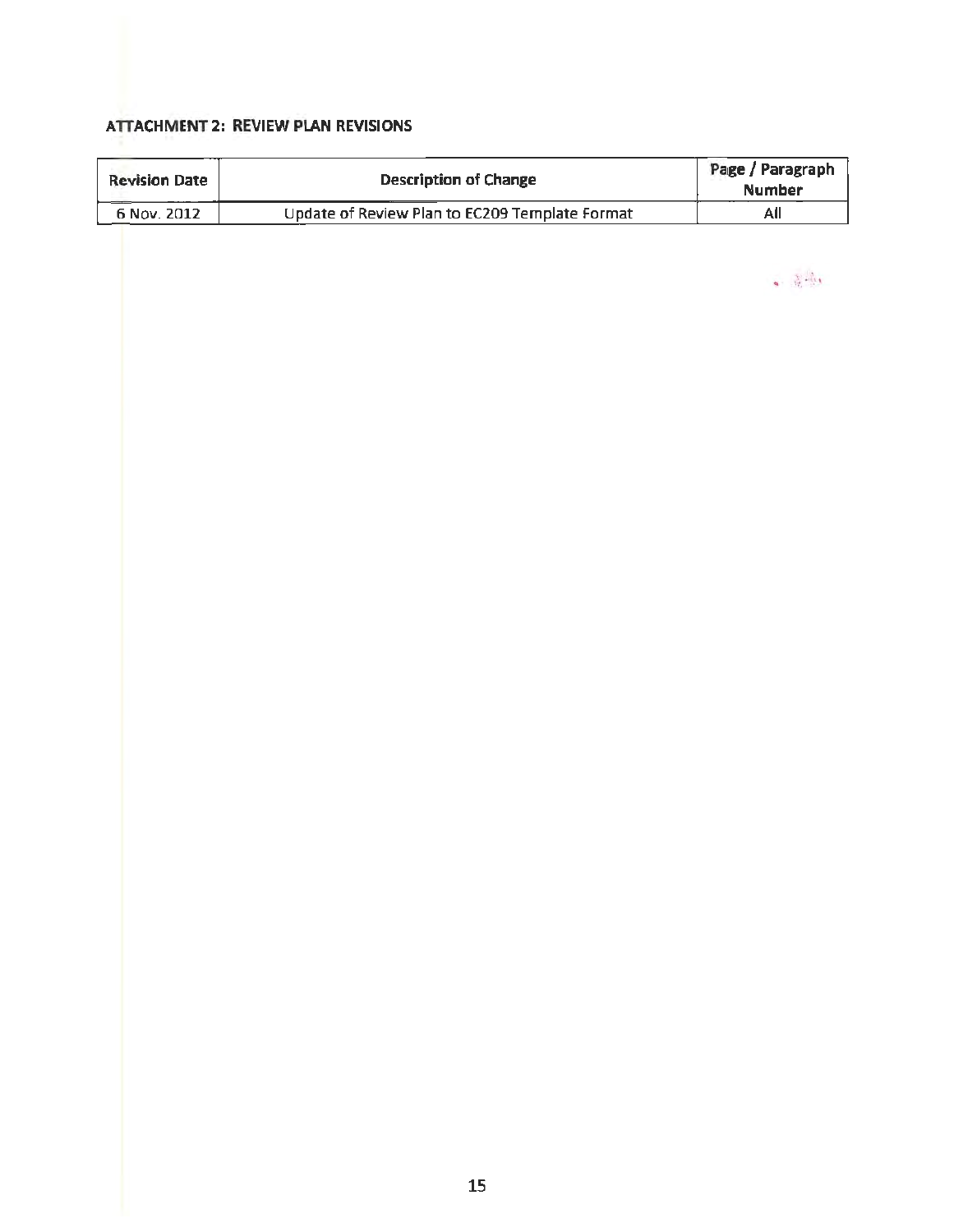| <b>Term</b>    | <b>Definition</b>                         | <b>Term</b>  | <b>Definition</b>                    |
|----------------|-------------------------------------------|--------------|--------------------------------------|
| <b>AFB</b>     | Alternative Formulation Briefing          | <b>NED</b>   | National Economic Development        |
| ASA(CW)        | Assistant Secretary of the Army for Civil | <b>NER</b>   | National Ecosystem Restoration       |
|                | Works                                     |              |                                      |
| <b>ATR</b>     | <b>Agency Technical Review</b>            | <b>NEPA</b>  | National Environmental Policy Act    |
| <b>CSDR</b>    | Coastal Storm Damage Reduction            | 0&M          | Operation and maintenance            |
| <b>DPR</b>     | Detailed Project Report                   | OMB          | Office and Management and Budget     |
| <b>DQC</b>     | District Quality Control/Quality          | OMRR&R       | Operation, Maintenance, Repair,      |
|                | Assurance                                 |              | Replacement and Rehabilitation       |
| DX             | Directory of Expertise                    | OEO          | <b>Outside Eligible Organization</b> |
| EA             | <b>Environmental Assessment</b>           | OSE          | <b>Other Social Effects</b>          |
| EC             | <b>Engineer Circular</b>                  | <b>PCX</b>   | Planning Center of Expertise         |
| EIS            | <b>Environmental Impact Statement</b>     | PDT          | Project Delivery Team                |
| EO             | <b>Executive Order</b>                    | PAC          | Post Authorization Change            |
| ER.            | <b>Ecosystem Restoration</b>              | PMP          | Project Management Plan              |
| <b>FDR</b>     | <b>Flood Damage Reduction</b>             | PL           | <b>Public Law</b>                    |
| <b>FEMA</b>    | Federal Emergency Management Agency       | QMP          | Quality Management Plan              |
| <b>FRM</b>     | Flood Risk Management                     | QA           | Quality Assurance                    |
| <b>FSM</b>     | <b>Feasibility Scoping Meeting</b>        | QC           | Quality Control                      |
| GRR            | <b>General Reevaluation Report</b>        | <b>RED</b>   | Regional Economic Development        |
| Home           | The District or MSC responsible for the   | <b>RMC</b>   | <b>Risk Management Center</b>        |
| District/MSC   | preparation of the decision document      |              |                                      |
| <b>HQUSACE</b> | Headquarters, U.S. Army Corps of          | <b>RMO</b>   | Review Management Organization       |
|                | Engineers                                 |              |                                      |
| <b>IEPR</b>    | Independent External Peer Review          | <b>RTS</b>   | Regional Technical Specialist        |
| <b>ITR</b>     | Independent Technical Review              | <b>SAR</b>   | Safety Assurance Review              |
| LRR            | Limited Reevaluation Report               | SOW          | Scope of Work                        |
| <b>MSC</b>     | Major Subordinate Command                 | <b>USACE</b> | U.S. Army Corps of Engineers         |
|                |                                           | WRDA         | Water Resources Development Act      |

### ATTACHMENT 3: ACRONYMS AND ABBREVIATIONS